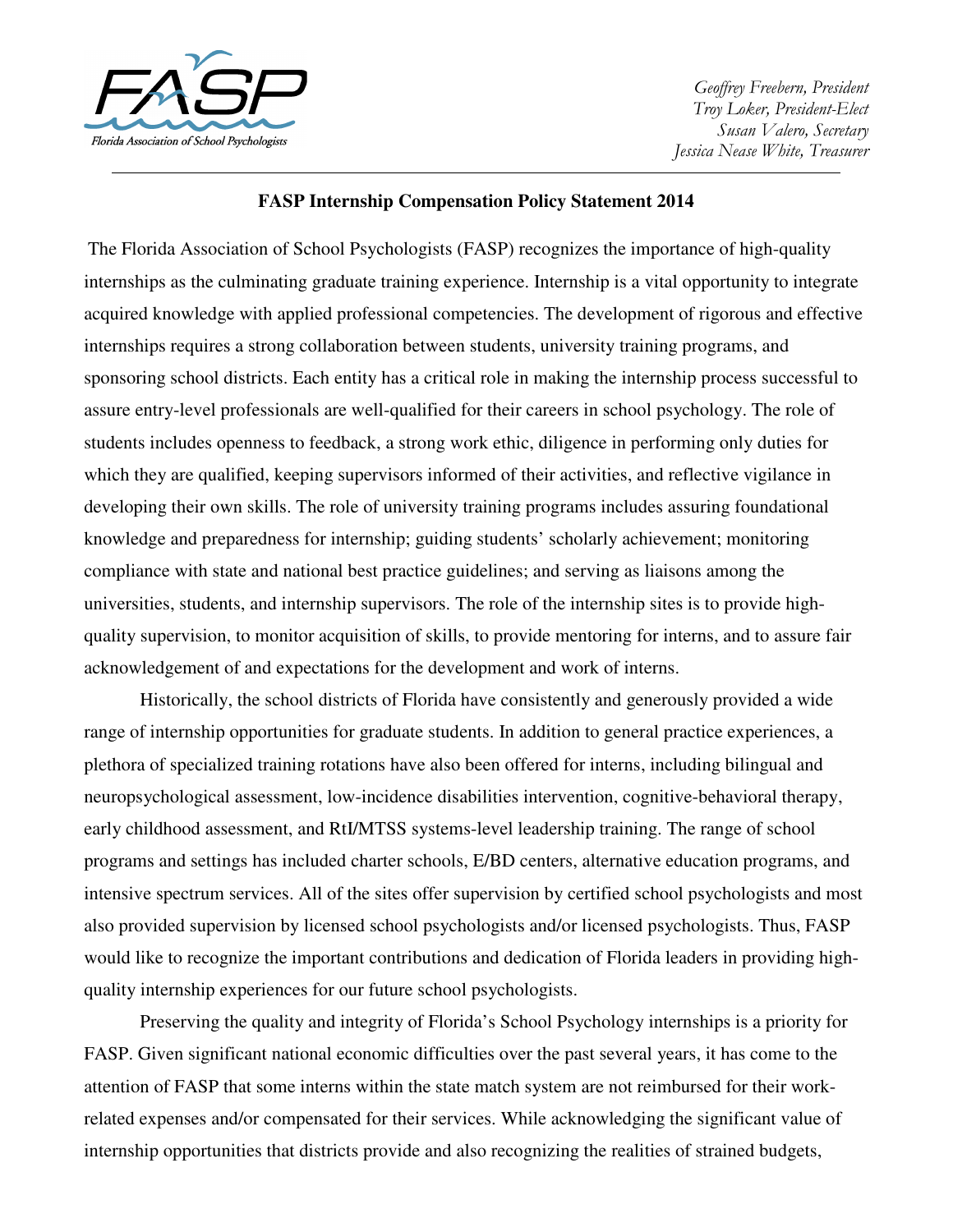FASP urges proactive measures in assuring that interns' work-related costs and basic compensation remain a priority consideration. This is especially important since internships for school psychologists must be full-time for at least a 1200 hour academic year (1500-2000 hours for doctoral candidates). Consequently, unpaid internships constitute an enormous financial burden on individual interns.

 Both the American Psychological Association (APA) and the National Association of School Psychologists (NASP) offer best practices standards for internships that include provision of required supplies/materials, reimbursed work-related expenses, and compensation commensurate with the intern's skill level and contributions to the site. FASP also endorses a policy of assuring interns are appropriately compensated for their services. More specifically, the following provisions are noted:

- Interns are provided a written contractual agreement that delineates compensation prior to beginning internship and informed of those provisions prior to accepting an internship match
- Interns are provided all work-related materials/supplies (e.g., computer, printers, office supplies, travel mileage for distant sites, psychological evaluation tests and protocols) or reimbursement for those costs
- Interns are provided a stipend or base salary that is consistent with the skills and services delivered on behalf of the site's constituency.
- Interns are covered by worker's compensation for job-related injuries

## **National Guidelines National Association of School Psychologists (NASP) Guidelines (2009):**

1.3 The internship site, university program, and intern have a written agreement\* that includes a clear statement of the expectations and responsibilities of each party (including total hours and duties to be performed by the intern), benefits and support to be provided by the internship site, and the process by which interns are to be supervised and evaluated.

4.3 The internship site provides office supplies, materials, travel reimbursement, and other support similar to that provided to school psychologists in the district/agency. Sites are strongly encouraged to provide interns a stipend that recognizes their graduate level of training and the value of services they provide (Prus, 2009).

# **Council of Directors of School Psychology Programs (CDSPP) Guidelines (2012):**

3. The internship agency provides a dated written statement, brochure, or website that describes the goals and content of the doctoral internship program, states clear expectations for the quality of trainees' work, training, and supervision, and is made available in advance to prospective interns. The internship agency, preparing institution, and intern have a written agreement that describes the goals and content of the internship including clearly stated expectations for the nature of experiences offered in the agency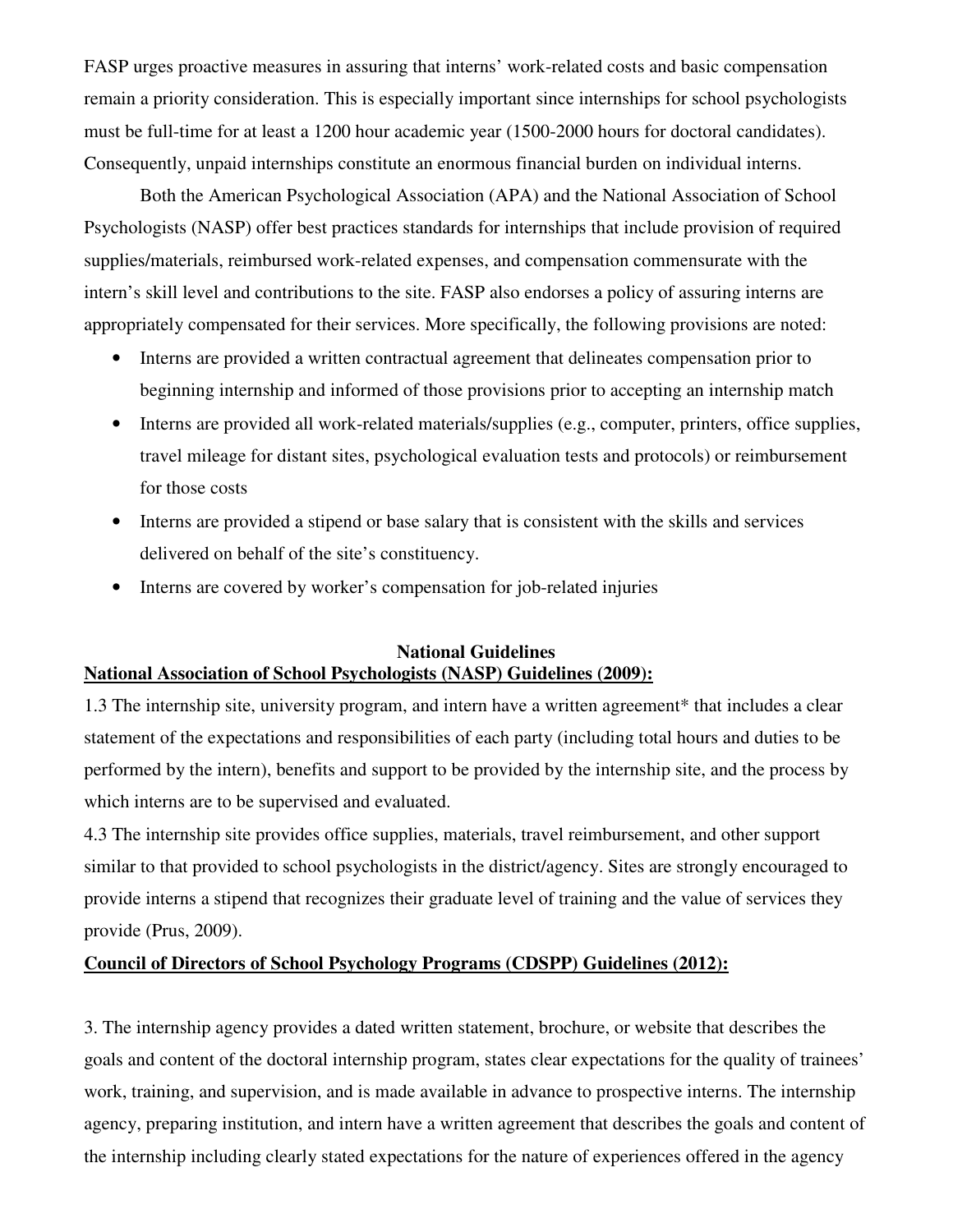and for the quantity and quality of the work. Each intern is given a written statement that includes salary, benefits, reimbursable travel, holidays, and other relevant data.

## **American Psychological Association (APA) Guidelines:** (2014, IR-C9)

C-9. Intern Funding (Commission on Accreditation, October 1981; revised March 1992, November 2001, July 2011). This Implementing Regulation clarifies the CoA's interpretation of Domain C.3(a) of the Guidelines and Principles (G&P) for internship programs regarding: unfunded internships, the sufficiency of intern stipends, and the equity of stipends.

The Commission on Accreditation (CoA) strongly discourages the use of unfunded internship positions.

Unfunded Internships The Commission on Accreditation (CoA) strongly discourages the use of unfunded internship positions. The CoA understands, however, the rare or unusual circumstance in which the award of an additional unfunded internship would serve to alleviate unavoidable hardship for the potential unfunded intern candidate (e.g., remaining geographically close to an ailing family member, etc.). Examples of less clearly defensible rationales would be elective geographic preference or the specific theoretical persuasion of a desired internship program or supervisor.

The CoA is in full support of internship positions being equitably funded; however, it will consider exceptional program and individual circumstances in which a program can offer quality training despite a lack of funding. In such cases, the "burden of evidence" lies with the program to demonstrate that the lack of funding does not adversely affect morale or quality of training. In circumstances in which the case for an unfunded internship would seem to be compelling, the responsibility for documenting and the accountability for articulating the rationale for the placement rest with the doctoral and internship programs, jointly. The APA Office of Program Consultation and Accreditation staff is always available for consultation, but the decision to accept unfunded interns rests with the program alone. The awarding of such positions should be documented fully in both the doctoral and internship programs' annual reports to the CoA, and the program should anticipate that site visitors may make focused inquiry into the case circumstances resulting in the ad hoc creation of an unfunded internship position. Under virtually all "exceptional" circumstances, it would be the CoA's expectancy that single or individual cases would be the source of such unfunded internships, but events can occur (e.g., closure of a nearby internship) that might constitute the kind of extraordinary circumstance necessitating the creation of more than one unfunded position in a given training year. However, in the view of the CoA, the routine or regular granting of one or more unfunded internship positions would not adhere to the spirit of the present CoA policy. Programs also are enjoined to avoid the explicit or implicit communication to applicants or potential applicants that unfunded internship placements might be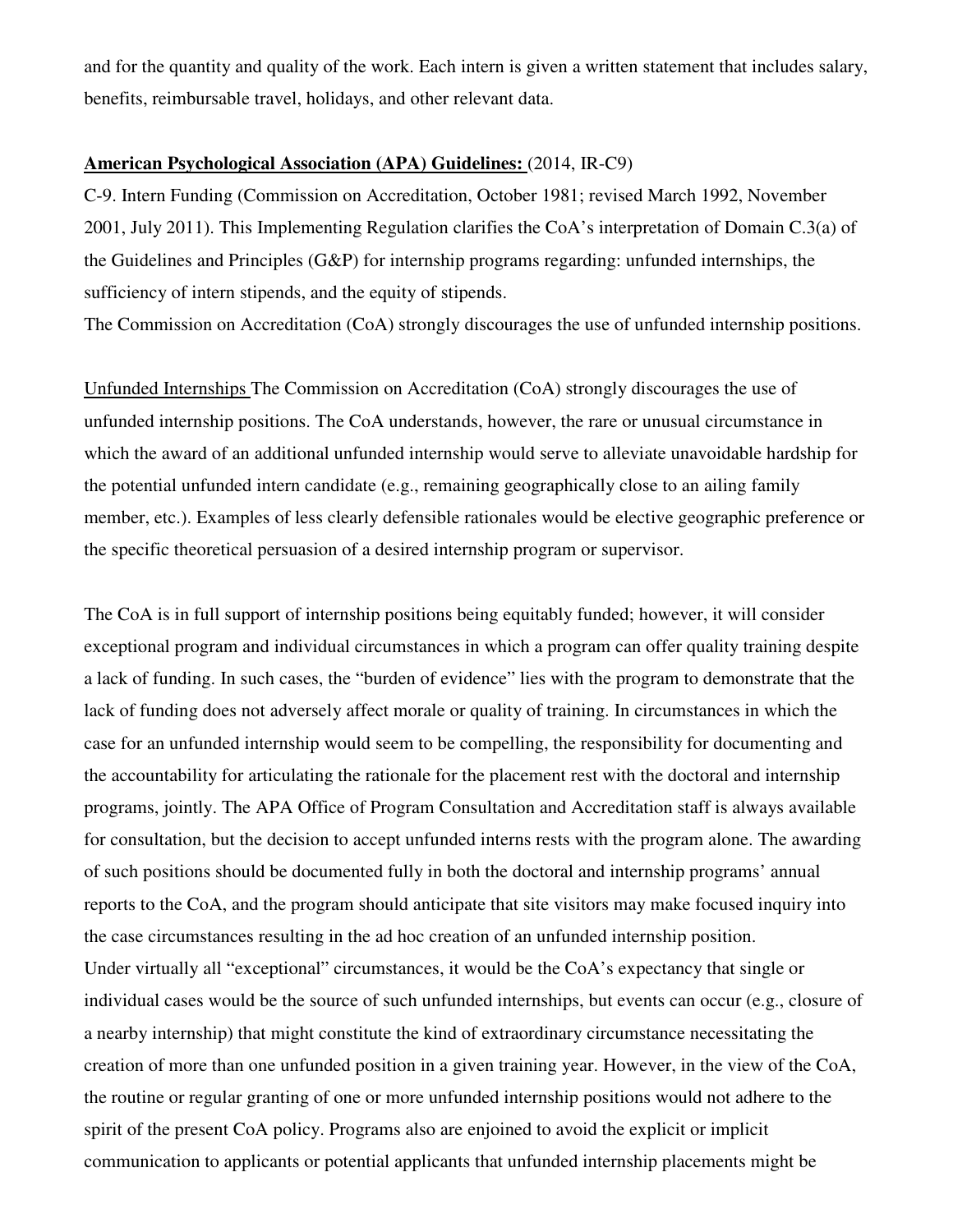negotiable during recruitment at any point during the recruitment cycle. Again, maneuvers by a program and student to create the appearance of a special need after the recruiting season has ended will not be seen as consonant with the spirit of the policy.

#### Sufficiency of Funding

The payment of a stipend is a concrete acknowledgement that an intern in the agency is valued and emphasizes that there is a significant training component in addition to experiential learning. While recognizing that internship stipends will not rise to the level of salaries for permanent staff psychologists, it should also be clear that compensation needs to be sufficient so as to avoid imposing an undue hardship upon the intern in terms of basic living needs.

Internship training should be funded so as to: (1) lend tangible value to the intern's service contribution; (2) communicate a valid and dignified standing with professional/trainee community; and (3) be set at a level that is representative and fair in relationship to both the geographic location and clinical setting of the training site. Stipends should be reasonable in comparison to other accredited internship programs in the local area. Wherever possible, basic support for health/medical insurance should be in place to protect the welfare of interns and their families. Internship programs should communicate to CoA any intentions to substantially decrease interns' stipends, in accordance with Implementing Regulation C-19.

#### Stipend Equity

The CoA continues to encourage uniform stipends across positions within internship programs, including consortia or otherwise. Consistent with the Guidelines and Principles for Accreditation, the CoA recognizes that, unless there are exceptional circumstances, the resources of a consortium are expected to be pooled, including compensation for interns. In certain exceptional cases, the CoA recognizes that resource inequities might exist. In these cases, the CoA encourages the programs to identify how resources might be pooled across consortium participants in such a way that comparable intern compensation can be achieved.

# **Association of Psychology Postdoctoral and Internship Centers (APPIC) Guidelines (2011):**

**16. The program has the necessary financial resources to achieve its training goals and objectives. Intern stipends shall be reasonable, fair, and stated clearly in advance. Unfunded internship positions are allowable only in unusual and infrequent circumstances.**